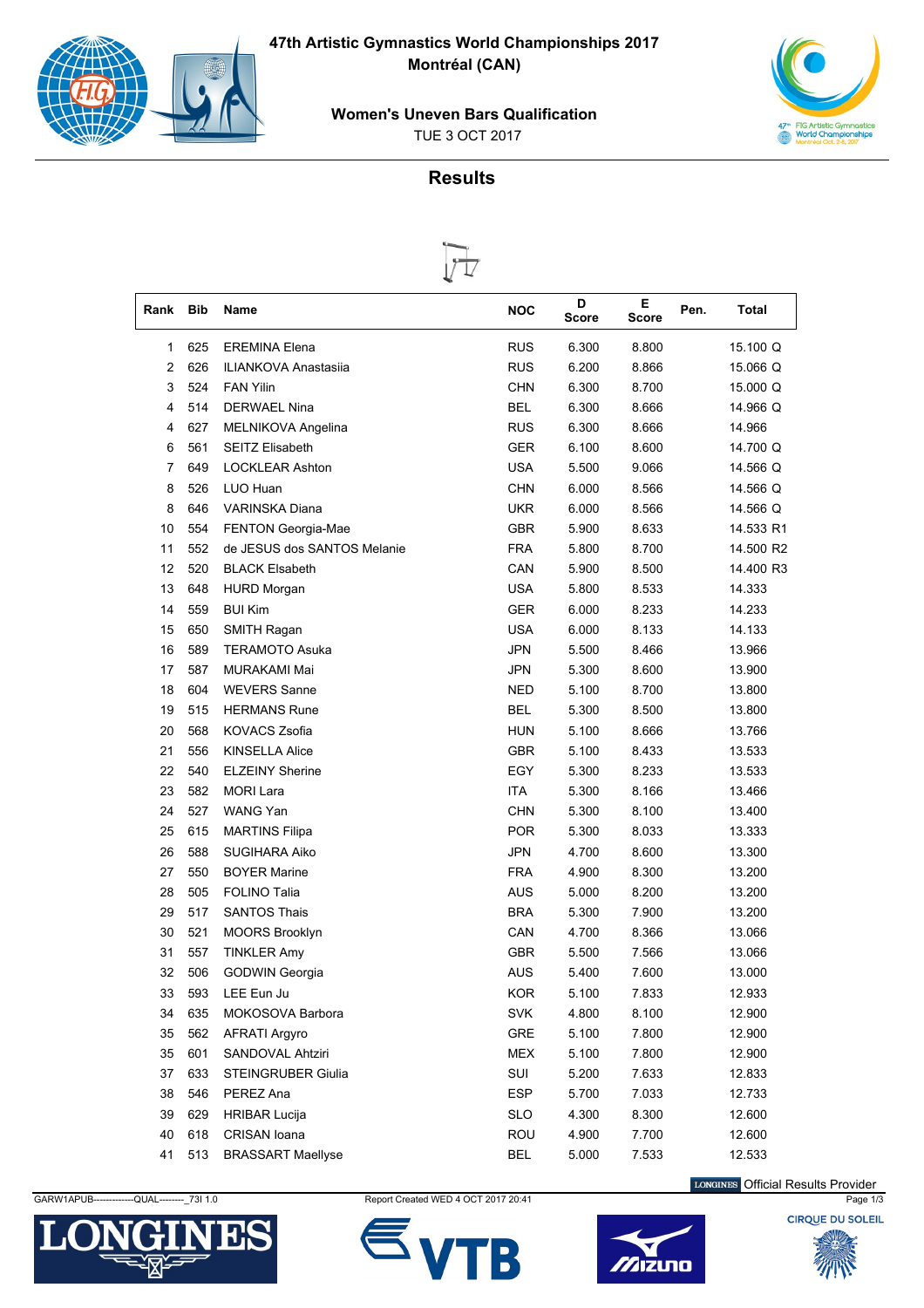

**47th Artistic Gymnastics World Championships 2017 Montréal (CAN)**





## **Results**



| Rank | <b>Bib</b> | Name                       | <b>NOC</b> | D<br>Score | Е<br>Score | Pen.<br>Total |
|------|------------|----------------------------|------------|------------|------------|---------------|
| 42   | 549        | <b>MURTO Helmi</b>         | <b>FIN</b> | 4.300      | 8.200      | 12.500        |
| 43   | 579        | <b>BERARDINELLI Sara</b>   | <b>ITA</b> | 5.000      | 7.500      | 12.500        |
| 44   | 573        | SAZONOVA Irina             | <b>ISL</b> | 4.700      | 7.733      | 12.433        |
| 45   | 558        | ALT Tabea                  | <b>GER</b> | 5.500      | 6.866      | 12.366        |
| 46   | 563        | PLYTA Evangelia            | <b>GRE</b> | 5.500      | 6.833      | 12.333        |
| 47   | 534        | CENKOVA Veronika           | <b>CZE</b> | 4.400      | 7.866      | 12.266        |
| 48   | 612        | <b>McGREGOR Courtney</b>   | <b>NZL</b> | 4.700      | 7.566      | 12.266        |
| 49   | 523        | ONYSHKO Isabela            | CAN        | 5.500      | 6.766      | 12.266        |
| 50   | 636        | ADLERTEG Jonna             | <b>SWE</b> | 5.700      | 6.566      | 12.266        |
| 51   | 551        | <b>CHARPY Lorette</b>      | <b>FRA</b> | 5.100      | 6.933      | 12.033        |
| 52   | 645        | RADIVILOVA Angelina        | <b>UKR</b> | 5.300      | 6.733      | 12.033        |
| 53   | 503        | PISOS Agustina             | <b>ARG</b> | 5.000      | 6.966      | 11.966        |
| 54   | 511        | NEKRASOVA Marina           | <b>AZE</b> | 4.500      | 7.433      | 11.933        |
| 54   | 621        | <b>CUMMINS Claudia</b>     | <b>RSA</b> | 4.500      | 7.433      | 11.933        |
| 56   | 632        | <b>KAESLIN Ilaria</b>      | SUI        | 4.700      | 7.233      | 11.933        |
| 57   | 548        | <b>LEINONEN Maija</b>      | <b>FIN</b> | 4.200      | 7.666      | 11.866        |
| 58   | 507        | MIZZEN Rianna              | <b>AUS</b> | 6.000      | 5.866      | 11.866        |
| 59   | 616        | PITREZ Mariana             | <b>POR</b> | 4.300      | 7.533      | 11.833        |
| 60   | 502        | <b>BONZO Camila</b>        | <b>ARG</b> | 4.900      | 6.933      | 11.833        |
| 61   | 566        | <b>AL-SALTY Dalia</b>      | <b>HUN</b> | 4.300      | 7.466      | 11.766        |
| 62   | 508        | <b>MADER Jasmin</b>        | <b>AUT</b> | 4.800      | 6.966      | 11.766        |
| 63   | 600        | <b>MATA Victoria</b>       | <b>MEX</b> | 4.000      | 7.700      | 11.700        |
| 64   | 510        | <b>INSHINA Yuliya</b>      | <b>AZE</b> | 4.400      | 7.266      | 11.666        |
| 65   | 543        | <b>SALEM Farah</b>         | EGY        | 4.900      | 6.766      | 11.666        |
| 66   | 572        | <b>BELANYI Dominiqua</b>   | <b>ISL</b> | 4.300      | 7.300      | 11.600        |
| 67   | 574        | SUTO-TUUHA Agnes           | <b>ISL</b> | 3.800      | 7.700      | 11.500        |
| 68   | 652        | <b>ARRIOJAS Pamela</b>     | <b>VEN</b> | 4.200      | 7.266      | 11.466        |
| 69   | 528        | ARDILA GARCIA Dayana       | COL        | 4.300      | 7.166      | 11.466        |
| 70   | 547        | RODRIGUEZ RODRIGUEZ Cintia | <b>ESP</b> | 4.700      | 6.733      | 11.433        |
| 71   | 577        | <b>NETZER Ofir</b>         | <b>ISR</b> | 4.300      | 7.100      | 11.400        |
| 72   | 504        | <b>VAQUIE Mayra</b>        | <b>ARG</b> | 4.700      | 6.700      | 11.400        |
| 73   | 541        | <b>HUSSEIN Farah</b>       | EGY        | 5.100      | 6.300      | 11.400        |
| 74   | 536        | <b>JIRIKOVA Lucie</b>      | CZE        | 4.500      | 6.866      | 11.366        |
| 75   | 638        | <b>FANG Ko-Ching</b>       | <b>TPE</b> | 4.100      | 7.200      | 11.300        |
| 76   | 637        | CHUANG Hsiu-Ju             | <b>TPE</b> | 4.200      | 7.100      | 11.300        |
| 77   | 622        | <b>DARIES Naveen</b>       | <b>RSA</b> | 4.600      | 6.633      | 11.233        |
| 78   | 535        | <b>HOLASOVA Aneta</b>      | CZE        | 4.600      | 6.533      | 11.133        |
| 79   | 634        | <b>STUDER Fabienne</b>     | SUI        | 4.900      | 6.166      | 11.066        |
| 80   | 580        | <b>CAROFIGLIO Desiree</b>  | ITA        | 5.300      | 5.766      | 11.066        |
| 81   | 537        | <b>HULGAARD Mette</b>      | <b>DEN</b> | 4.100      | 6.933      | 11.033        |
| 82   | 530        | PARDO Valentina            | COL        | 3.800      | 7.100      | 10.900        |

LONGINES Official Results Provider



GARW1APUB-------------QUAL---------- 73I 1.0 Report Created WED 4 OCT 2017 20:41 Page 2/3





**CIROUE DU SOLEIL**